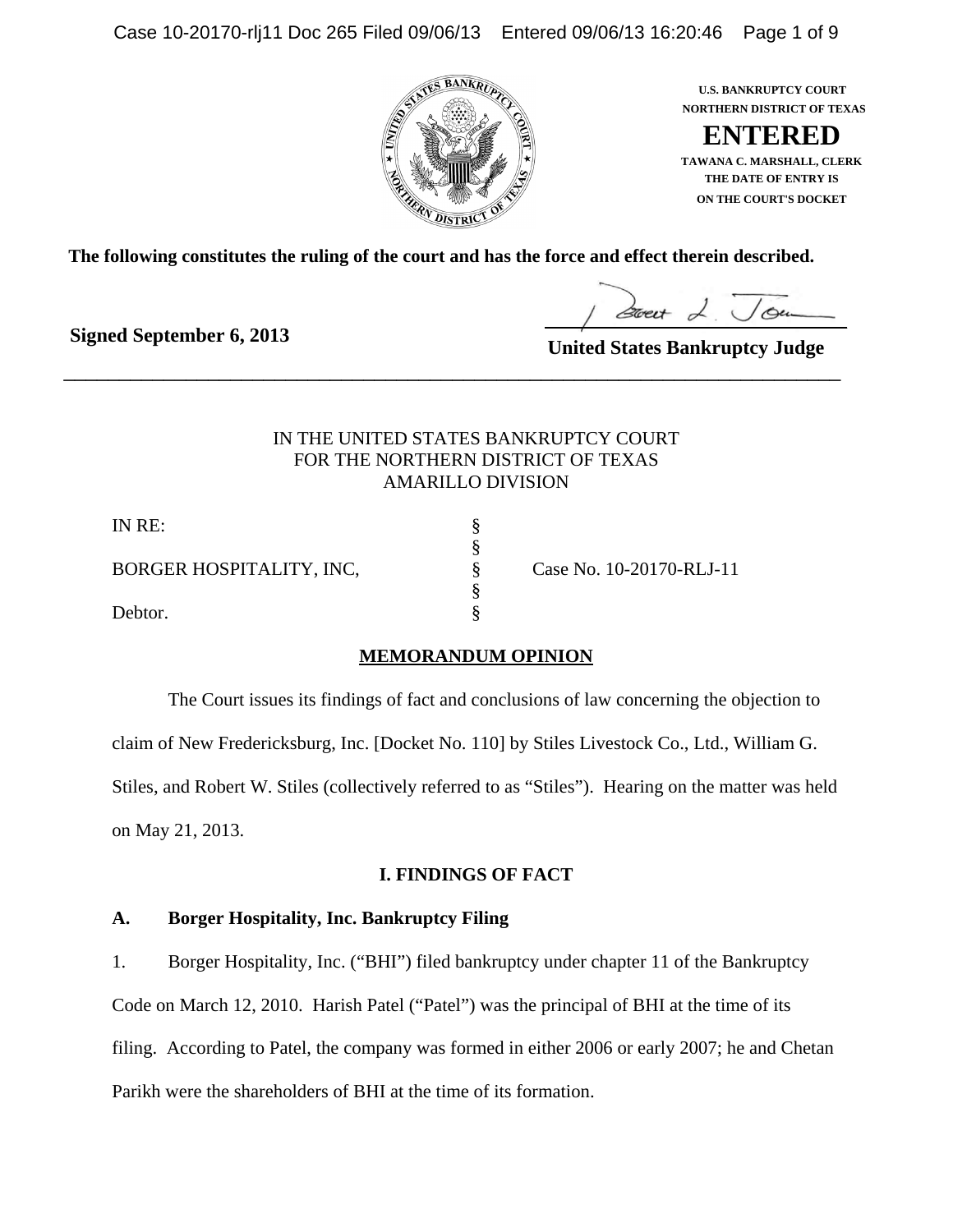2. BHI was created for the purpose of constructing and operating two hotels, one in Snyder, Texas (the "Snyder Hotel") and the other in Stanton, Texas (the "Stanton Hotel"). BHI entered into a contract with Auer Corporation ("Auer") as general contractor for the construction of the hotels. Both the Snyder Hotel and the Stanton Hotel were to be operated as "Baymont Inn & Suites" under a franchise agreement with Baymont Franchise Systems, Inc.

3. Citizens National Bank of Childress, Texas provided financing for the construction of the Stanton Hotel. West Texas State Bank of Snyder, Texas provided financing for the Snyder Hotel.

4. BHI experienced problems concerning the construction of the hotels which were the subject of an adversary proceeding [Adversary No. 10-02022] between BHI (and other hotel entities) and Auer (and its principal, Raymond Teague) and a multi-day trial before this Court.

5. In addition to the Stanton Hotel and the Snyder Hotel, Patel operated and had significant ownership interests in approximately a dozen other hotel properties and entities around the state of Texas.

6. BHI filed its Schedules and Statement of Financial Affairs on April 2, 2010. They were signed and thus approved by Patel.

7. The Statement of Financial Affairs reflects that the following individuals owned an interest in BHI:

| Lallubhai Patel        | 10.00% |
|------------------------|--------|
| <b>Govind Patel</b>    | 10.00% |
| Preyesh Kumar          | 10.00% |
| Harish L. Patel        | 10.00% |
| William G. Stiles, Jr. | 15.00% |

- 2 -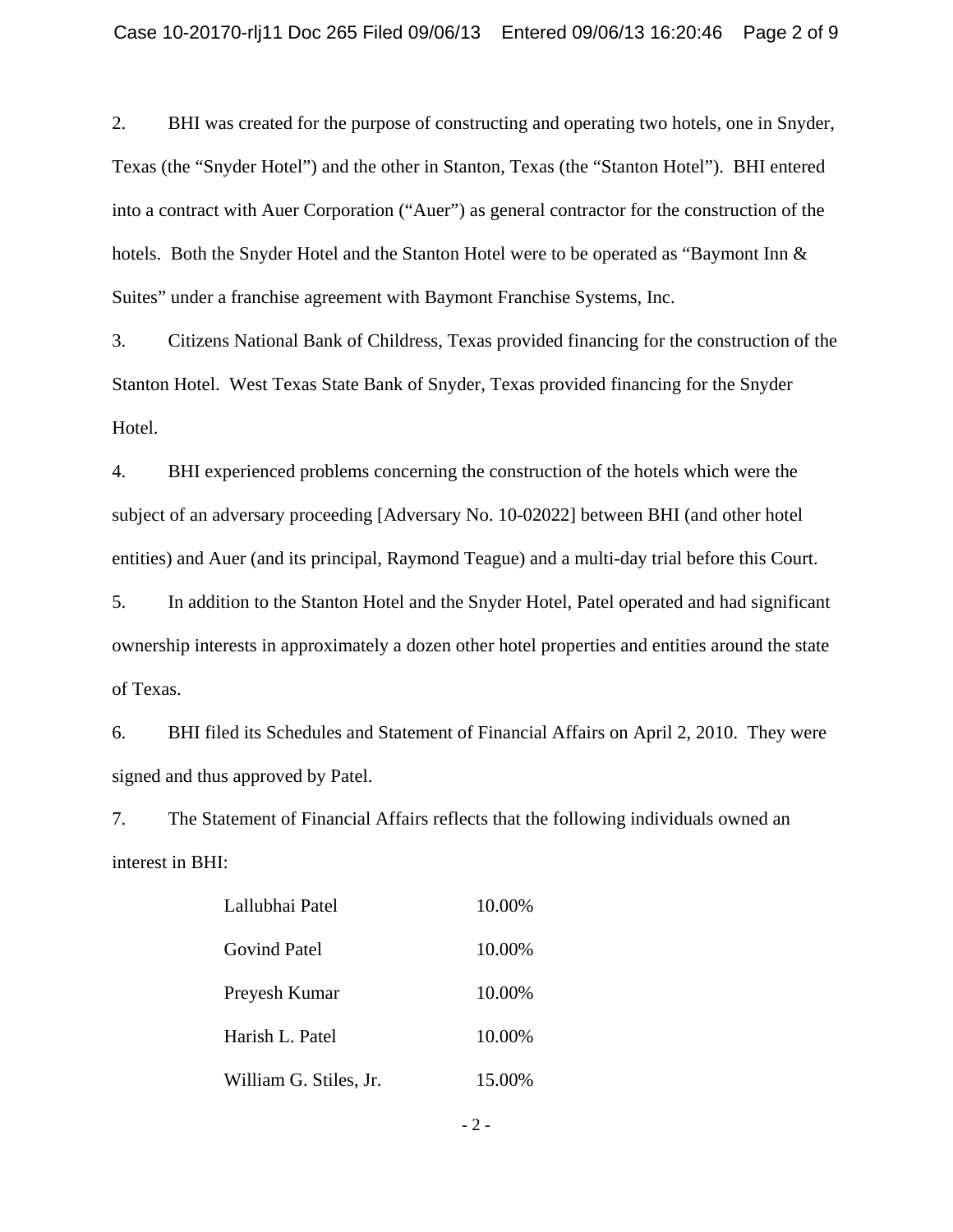| Robert W. Stiles | 15.00% |
|------------------|--------|
| Devangi A. Desai | 10.00% |
| Deepa Floyd      | 10.00% |
| Kavita Loonker   | 5.00%  |

*See* Stiles Exhibit 102.<sup>1</sup>

### **B. Claim of New Fredericksburg**

8. On July 14, 2010, New Fredericksburg, Inc. ("New Fredericksburg") filed a proof of claim [Claim No. 23-1] in the BHI bankruptcy case for \$274,000 as an unsecured claim. *See* Stiles Exhibit 202. The stated basis for the claim was a loan made by New Fredericksburg to BHI. Patel signed the proof of claim as president of New Fredericksburg. The proof of claim was not supported with any documentation evidencing the claim.

9. According to BHI's Schedules, New Fredericksburg (designated as "NEW FDG" in the schedules) held a "Note Payable" regarding "Snyder" in the amount of \$274,000. *See* Stiles Exhibit 101 at 14. No address and no other information regarding the date of the obligation or the consideration for the "note" is disclosed. The schedules state that the debt is contingent and disputed. *See id.*

# **C. Payments by New Fredericksburg on Behalf of BHI**

10. New Fredericksburg, on July 10, 2009, paid Patriot Construction the sum of \$100,000, which check was signed by Patel on New Fredericksburg's account. *See* Stiles Exhibit 207. Patel testified that such check was to cover a draw request by Patriot Construction; Patriot

<sup>&</sup>lt;sup>1</sup>The total ownership interests as reflected are only 95%.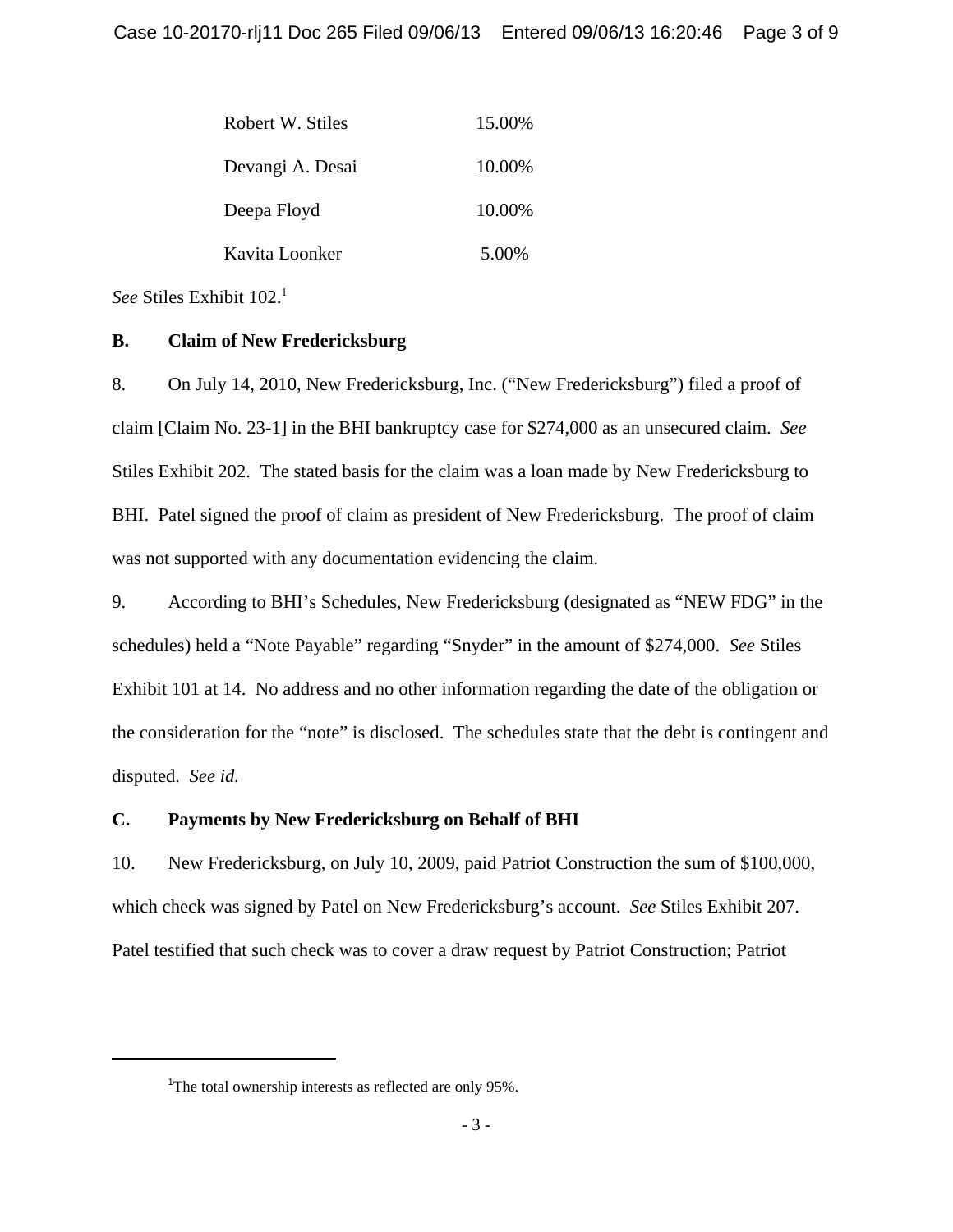Construction is an entity that had been retained to complete construction on the Snyder Hotel after the dispute broke-out with Auer.

11. On July 30, 2009, New Fredericksburg issued its check payable to West Texas State Bank in the amount of \$64,045.37. *See* Stiles Exhibit 208. This check was also signed by Patel. Patel testified it represented interest due to the bank on the financing of the Snyder Hotel with West Texas State Bank.

12. On September 11, 2009, New Fredericksburg issued its check made payable to Patriot Construction in the amount of \$110,000; such check was, as with the other two payments, signed by Patel on New Fredericksburg's account. *See* Stiles Exhibit 210. Patel testified this check was to pay a draw request by Patriot Construction on the Snyder Hotel.

### **D. Patel's Explanation**

13. Patel testified that the three transfers represented short-term loans by New Fredericksburg to BHI. Such "loans" were not evidenced by promissory notes or similar type documents and were thus ostensibly made without a definite stated time for repayment, a stated interest rate, or terms of repayment.

14. Patel and other family members of his are the owners of New Fredericksburg; he is the president and a director of New Fredericksburg and the person in charge of New Fredericksburg. 15. Patel explained that the Snyder Hotel was in financial straits given the problems with its general contractor, Auer; that it needed funds to pay Patriot Construction, the general contractor that was brought-in to complete the project, and to pay West Texas State Bank. He testified that BHI was unable to obtain additional, traditional loans, and thus asked other shareholders of BHI for additional funding. He testified that they agreed to do so provided they would be repaid. 16. Patel, along with Preyesh Kumar, arranged to have New Fredericksburg put-up the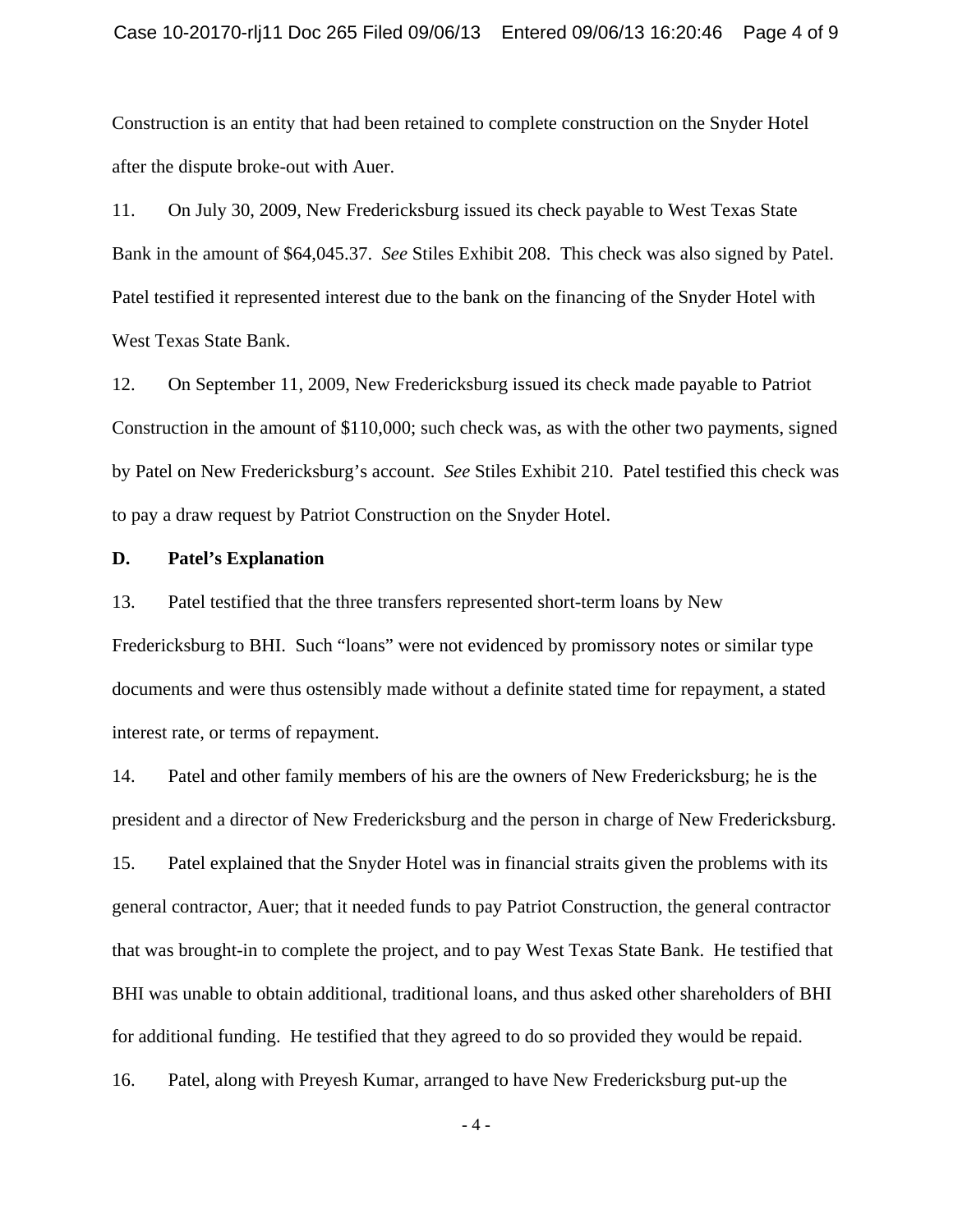additional necessary funds for the project. New Fredericksburg and BHI had common shareholders. The funds were provided without backup documentation, save for the checks issued by New Fredericksburg. Patel testified this was done by agreement and with the understanding that the transfer of their funds constituted loans to be repaid before New Fredericksburg began construction on its own hotel project.

### **E. Other Relevant Evidence**

17. The evidence indicates that Patel and Raymond Teague, the principal of Auer, conspired together to divert funds from other projects, specifically a project in Childress, Texas, and one in Perryton, Texas. They discussed using such funds for the Snyder Hotel project.

18. One of the investors of BHI, Govind Patel, invested at least \$275,000 for his interest. *See* Stiles Exhibits 307–09. Another investor, Lallubhai Patel, invested over \$400,000 and made a \$10,000 loan. *See* Stiles Exhibits 407–08.

19. The Stiles parties, the objectors here, made both capital contributions and loans to BHI. William G. Stiles, Jr. filed his proof of claim reflecting a claim from, he states, a series of loans to BHI with a balance at filing of \$510,649.01. *See* Stiles Exhibit 115. The "loans," however, include \$250,000 characterized at the time as an investment. *Id*. at Exhibits A and B. Stiles Livestock Co., Ltd. made loans to BHI and asserts a claim of \$530,104.04. *See* Stiles Exhibit 116. Robert W. Stiles made loans to BHI and asserts a claim of \$494,900.00. *See* Stiles Exhibit 117.

20. The Stiles loans were evidenced by promissory notes; their investments and their respective interests in BHI are not disputed.

21. Patriot Construction was paid over \$315,000 by BHI for work performed on BHI. *See*

- 5 -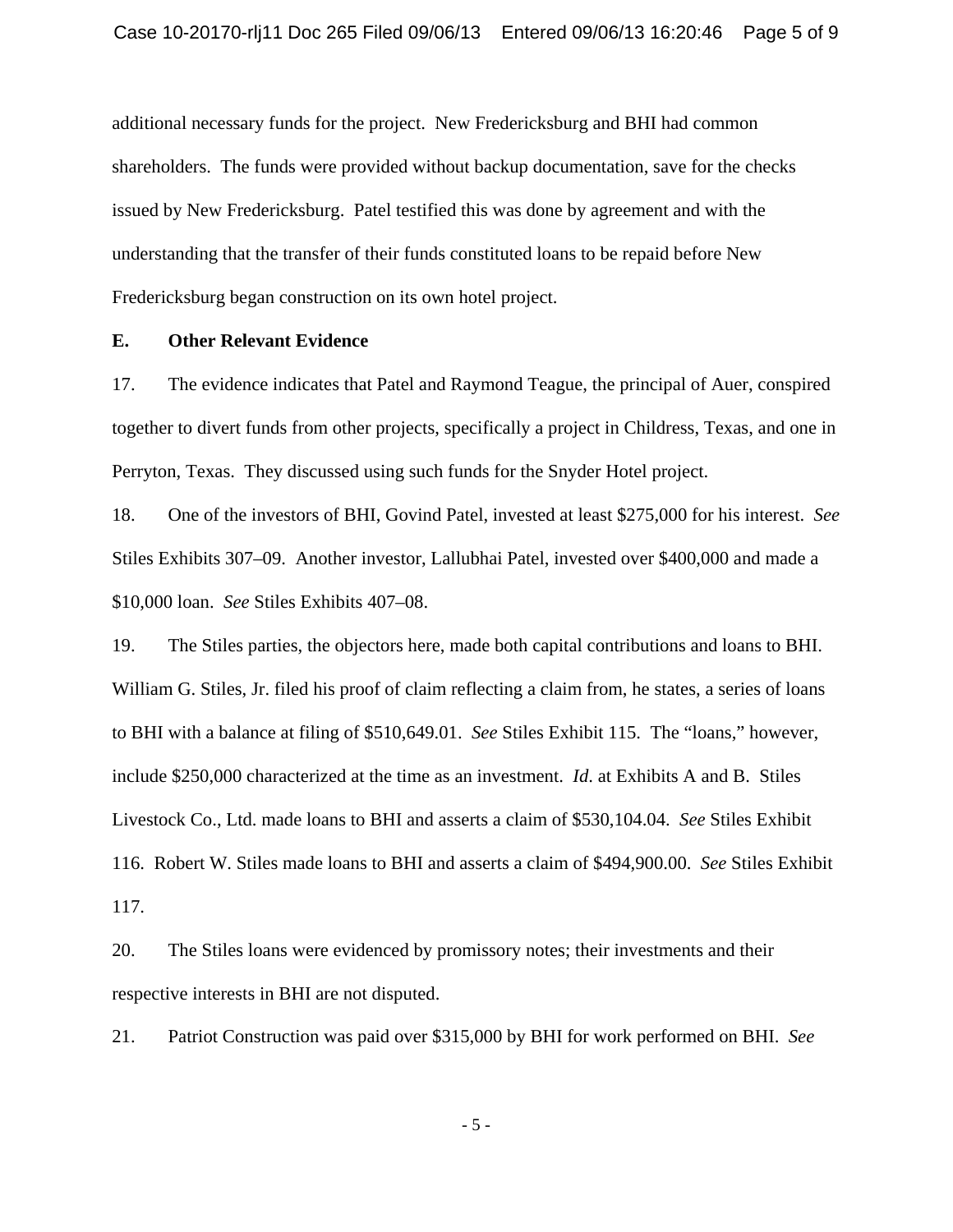Patel Exhibit 2. After such sum was paid, Patriot was still owed approximately \$212,000 for the project, and BHI had no available funds with which to make the payment.

22. Neither New Fredericksburg nor BHI prepared formal resolutions authorizing the transactions by which New Fredericksburg made the payments.

23. The Court is satisfied that the transfers from New Fredericksburg that constitute the basis for its claim were done for the benefit of BHI.

24. The \$274,000 in transfers by New Fredericksburg for the benefit of BHI were carried on BHI's general ledger as "Shareholder Loans" and as a note payable by BHI. *See* Exhibit 7 to Deposition (Stiles Exhibit 110) at 49. New Fredericksburg was never reflected as a shareholder of BHI and was never issued a K-1 evidencing an equity interest in BHI.

#### **II. CONCLUSIONS OF LAW**

1. As creditors of BHI, the Stiles parties objected to New Fredericksburg's claim, asserting that the proof of claim has no supporting documentation, that it is based on an "unauthorized" transfer of funds from New Fredericksburg to BHI, that it had been "reduced" since its filing, and that it is subject to disallowance "to the extent that BHI possesses one or more chapter 5 claims" against New Fredericksburg that New Fredericksburg has not paid. *See* Stiles Exhibit 203. By its pleading, Stiles requests that the claim be disallowed. *See id.* At the hearing, Stiles recast its objection; it argued that New Fredericksburg's "loans" should be recharacterized as investments or capital contributions and thus, presumably, subject to subordination. Stiles's recharacterization theory is principally based on the lack of documentation supporting the loans. New Fredericksburg, principally through the testimony of Patel, contends the payments by New Fredericksburg were at all times intended to be loans and were so treated.

2. A bankruptcy court may recharacterize a claim as an equity interest. *See In re Lothian*

- 6 -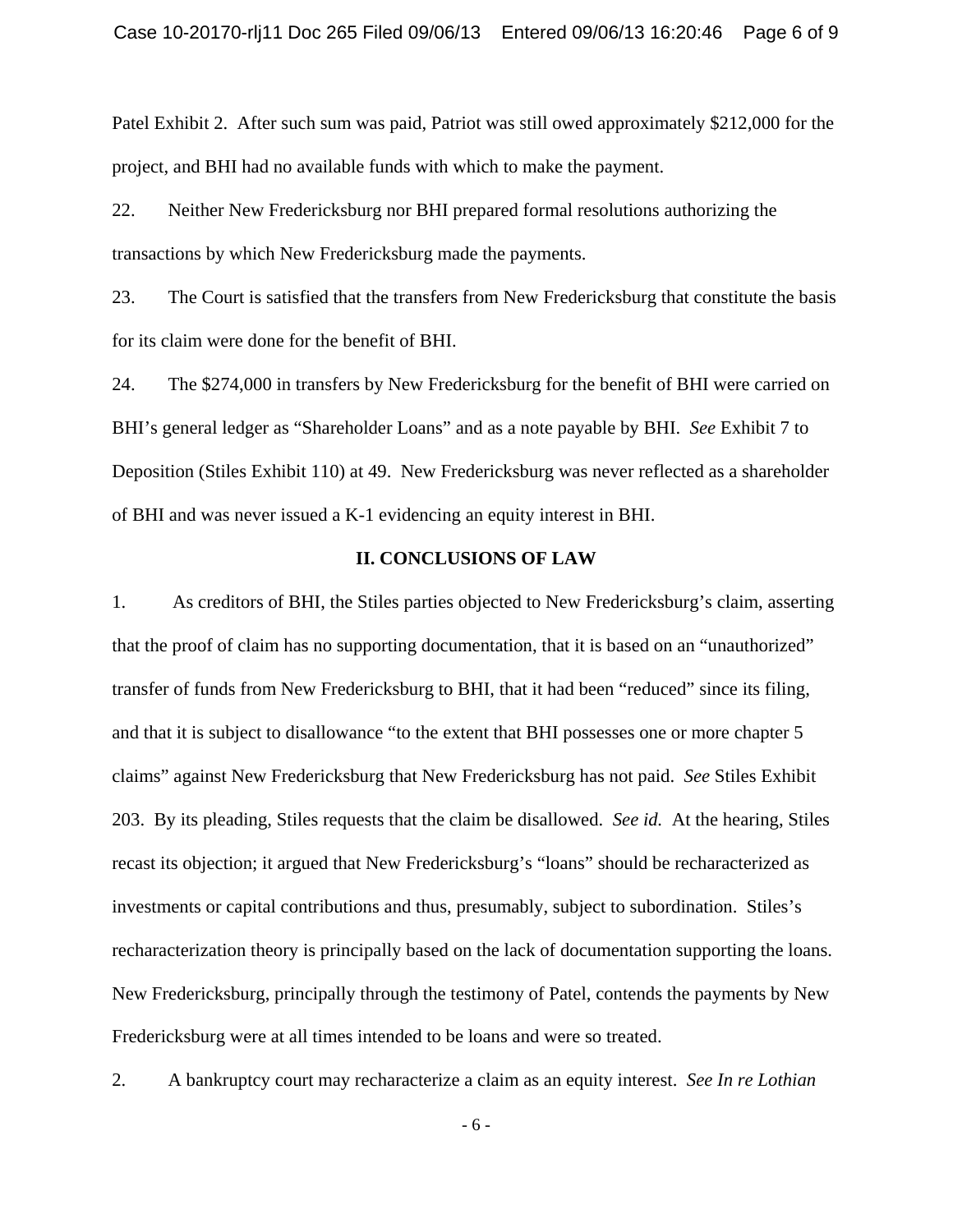*Oil Inc.*, 650 F.3d 539, 542 (5th Cir. 2011). Any such recharacterization is done in accordance with applicable state law. *Id*.

3. Texas law, the controlling state law here, provides a multi-factored test in assessing whether debt should be treated as equity; in doing so, Texas courts, and thus federal courts applying Texas law, look to the tests employed by federal tax law cases. *Id*. at 544. These include a 16-factor test as set forth in *Fin Hay Realty Co. v. United States*, 398 F.2d 694, 696 (3d Cir. 1968); a 13-factor test from *Estate of Mixon v. United States*, 464 F.2d 394, 402 (5th Cir. 1972); and an 11-factor test from *Jones v. United States*, 659 F.2d 618, 622 n.12 (5th Cir. 1981).

4. As with other factor-driven tests, the Court reviews the evidence in light of all factors, "while realizing that the various factors are not of equal significance and that no one factor is controlling." *Lothian Oil*, 650 F.3d at 544 (quoting *Mixon*, 464 F.2d at 402). Additionally, the various factors "are only aids in answering the ultimate question whether the investment, analyzed in terms of its economic reality, constitutes risk capital entirely subject to the fortunes of the corporate venture or represents a strict debtor-creditor relationship." *Fin Hay Realty*, 398 F.2d at 697.

5. Factors considered are the following:

(1) the intent of the parties; (2) the identity between creditors and shareholders; (3) the extent of participation in management by the holder of the instrument; (4) the ability of the corporation to obtain funds from outside sources; (5) the 'thinness' of the capital structure in relation to debt; (6) the risk involved; (7) the formal indicia of the arrangement; (8) the relative position of the obligees as to other creditors regarding the payment of interest and principal; (9) the voting power of the holder of the instrument; (10) the provision of a fixed rate of interest; (11) a contingency on the obligation to repay; (12) the source of the interest payments; (13) the presence or absence of a fixed maturity date; (14) a provision for redemption by the corporation; (15) a provision for redemption at the option of the holder; and (16) the timing of the advance with reference to the organization of the corporation.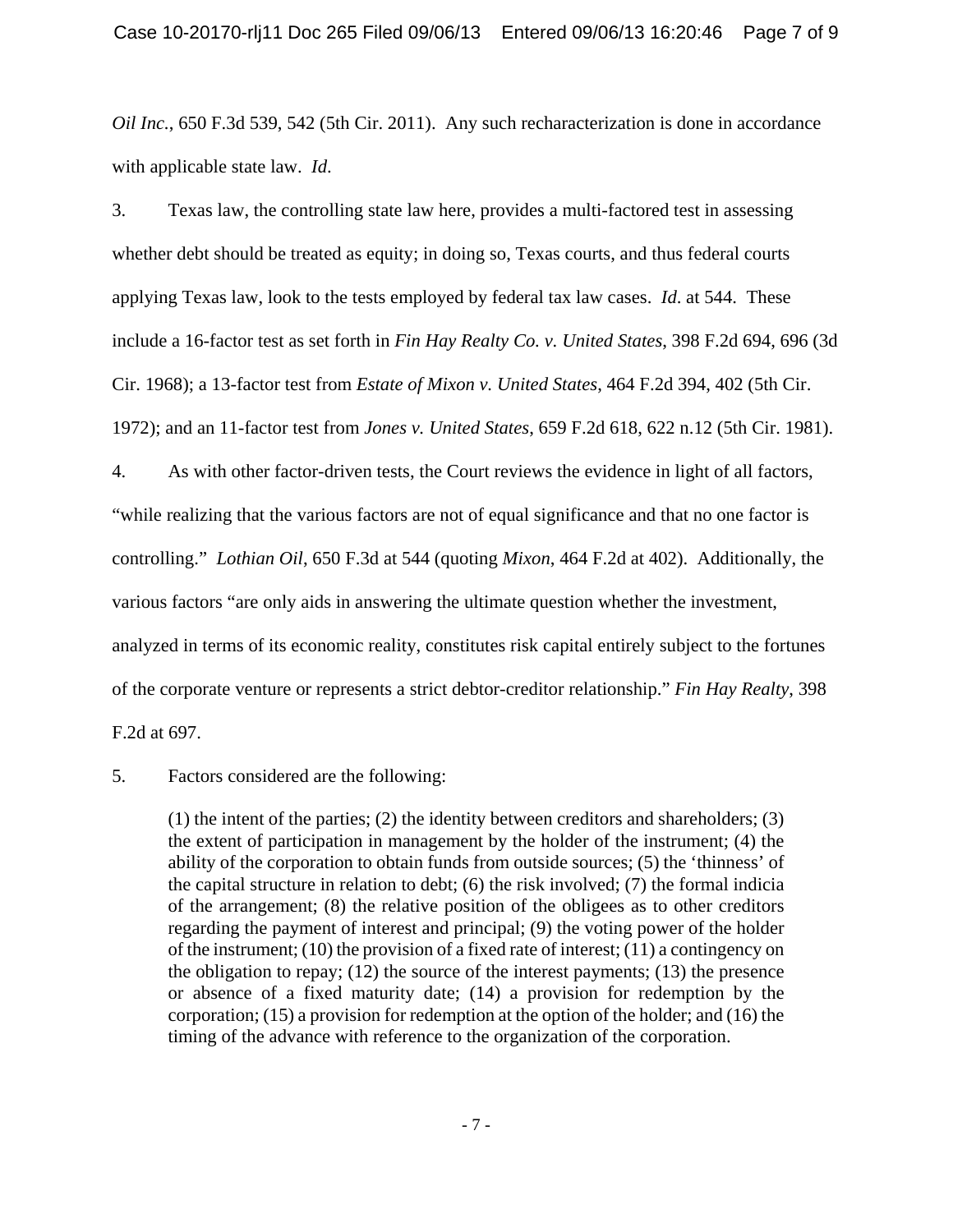*Id.* at 696. Yet additional factors are the name of the instrument, if any, memorializing the deal, *Mixon*, 464 F.2d at 402, and the right to enforce payment of principal and interest, *Jones*, 659 F.2d at 622 n.12.

6. On a more basic level, the Court notes that creditors and investors are distinguishable in the way they each view the solvency or insolvency of the enterprise with which they are dealing. *In re Deep Marine Holdings, Inc.*, No. 10-03116, 2011 WL 160595, \*5 (Bankr. S.D. Tex. Jan. 19, 2011). For example, if the enterprise prospers, a creditor expects nothing more than repayment of its fixed debt. *Id*. In fact, the creditors rely on the *equity* provided by the company's investors. *Id*. at \*6. Investors, however, look to share in the profits to the exclusion of creditors. *Id*. at \*5. The flip side of this expectation is the enhanced risk of insolvency borne by investors. *Id*. The subordination provisions of the Bankruptcy Code, both § 510(b) (mandatory subordination of damage claims arising from purchase of a security) and the absolute priority rule set forth at § 1129(b) of the Bankruptcy Code (providing that "unsecured creditors stand ahead of investors in the receiving line and their claims must be satisfied before any investment loss is compensated," *In re SeaQuest Diving, LP*, 579 F.3d 411, 420 n.5 (5th Cir. 2009)), are said to arise from these basic expectations and, thus, the very nature of investments compared to loans.

7. The lack of documentation evidencing the three transactions here, along with the common interests, lends some support to Stiles's unpleaded recharacterization theory. In addition, BHI was obviously in dire financial straits at the time of BHI's payments; indeed, that is what precipitated the payments. BHI had no available capital and the risk of the "loans" was great. As previously stated, the terms of repayment were also unspecified.

8. The lack of documentation and BHI's lack of capital does not resolve the question,

- 8 -